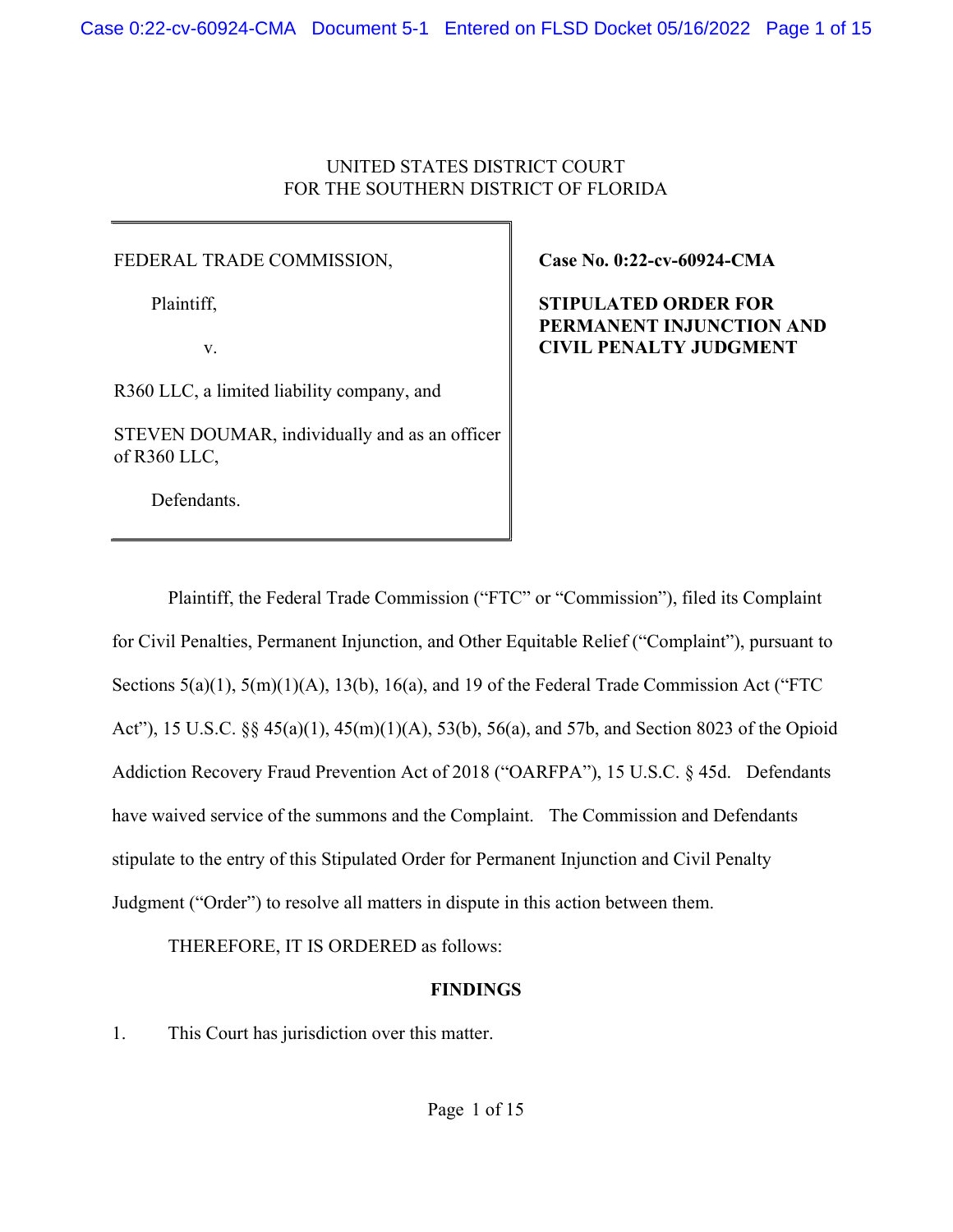$2.$  violation of Section 5 of the FTC Act, 15 U.S.C. § 45, and Section 8023 of OARFPA, 15 U.S.C. § 45d, in connection with the advertising of Substance Use Disorder Treatment Services. The Complaint charges that Defendants participated in deceptive acts or practices in

 3. Defendants neither admit nor deny any of the allegations in the Complaint, except as specifically stated in this Order. Only for purposes of this action, Defendants admit the facts necessary to establish jurisdiction.

 4. Defendants waive any claim that they may have under the Equal Access to Justice Act, 28 U.S.C. § 2412, concerning the prosecution of this action through the date of this Order, and agree to bear their own costs and attorney fees.

 5. Defendants and the Commission waive all rights to appeal or otherwise challenge or contest the validity of this Order.

# **DEFINITIONS**

For the purpose of this Order, the following definitions apply:

A. "Covered Product or Service" means any Substance Use Disorder Treatment Product or Substance Use Disorder Treatment Service.

B. "Defendants" means the Individual Defendant and the Corporate Defendant, individually, collectively, or in combination.

1. "Corporate Defendant" means R360 LLC, and its successors and assigns.

2. "Individual Defendant" means Steven Doumar.

C. "Substance Use Disorder Treatment Product" means a product for use or marketed for use in the treatment, cure, or prevention of a substance use disorder, including an opioid use disorder.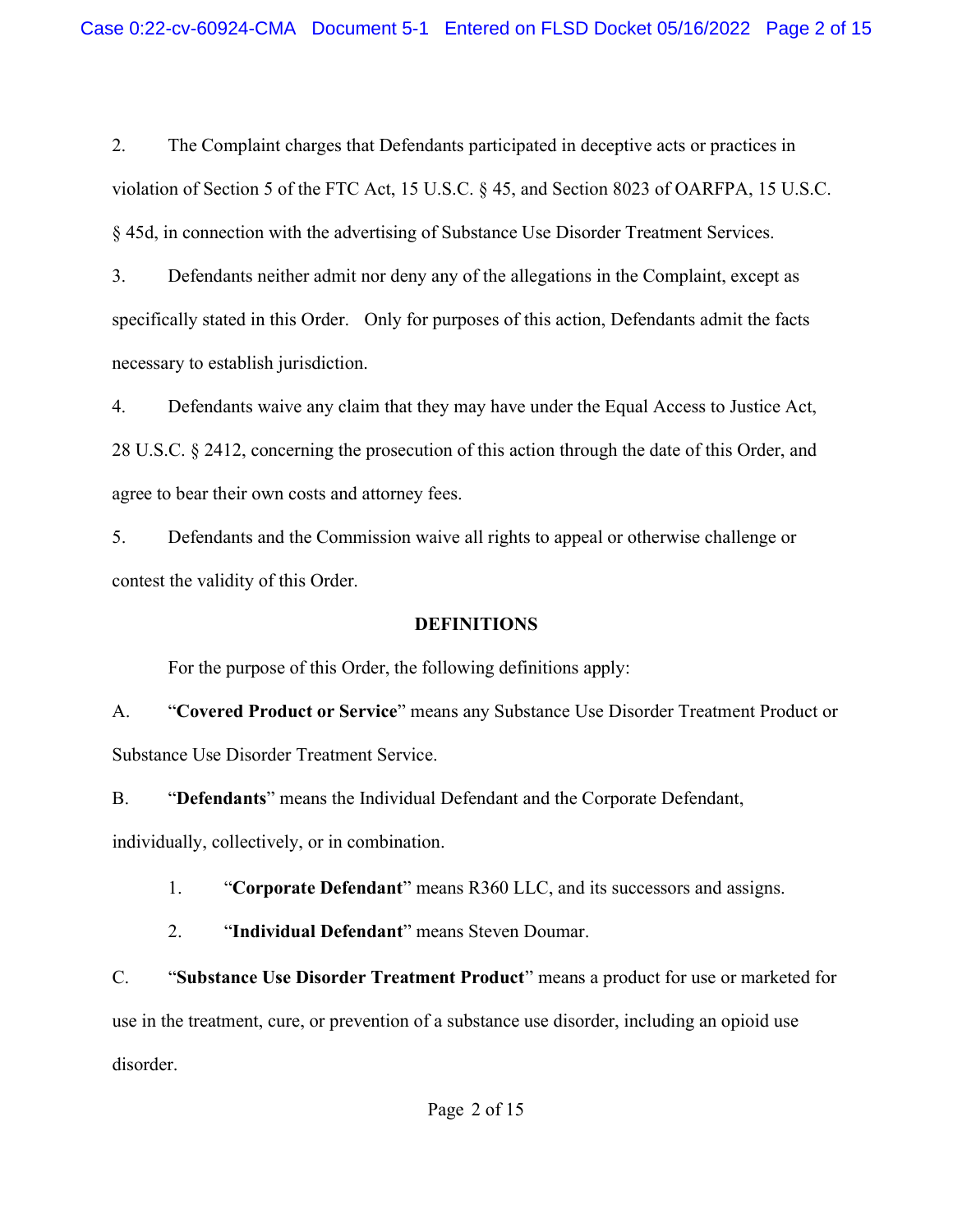D. "Substance Use Disorder Treatment Service" means a service that purports to provide referrals to treatment, treatment, or recovery housing for people diagnosed with, having, or purporting to have a substance use disorder, including an opioid use disorder.

### ORDER

### L PROHIBITION AGAINST MISREPRESENTATIONS

 IT IS FURTHER ORDERED that Defendants, Defendants' officers, agents, employees, and attorneys, and all other persons in active concert or participation with any of them, who receive actual notice of this Order, whether acting directly or indirectly, in connection with promoting any Covered Product or Service are permanently restrained and enjoined from misrepresenting, or assisting others in misrepresenting, expressly or by implication:

 $A<sub>1</sub>$  product or service; That consumers will receive a personalized assessment of their individual needs for such

**B.**  based upon their individualized needs; That consumers will obtain a referral for or be directed to a particular product or service

 $C_{\cdot}$ That such product or service has been endorsed, selected, or evaluated by any particular person;

D. represented expertise; That an expert evaluated such product or service, based upon an actual exercise of the

E. criteria are meaningful, rigorous, or objective; and The nature of any criteria used to evaluate such product or service, including that any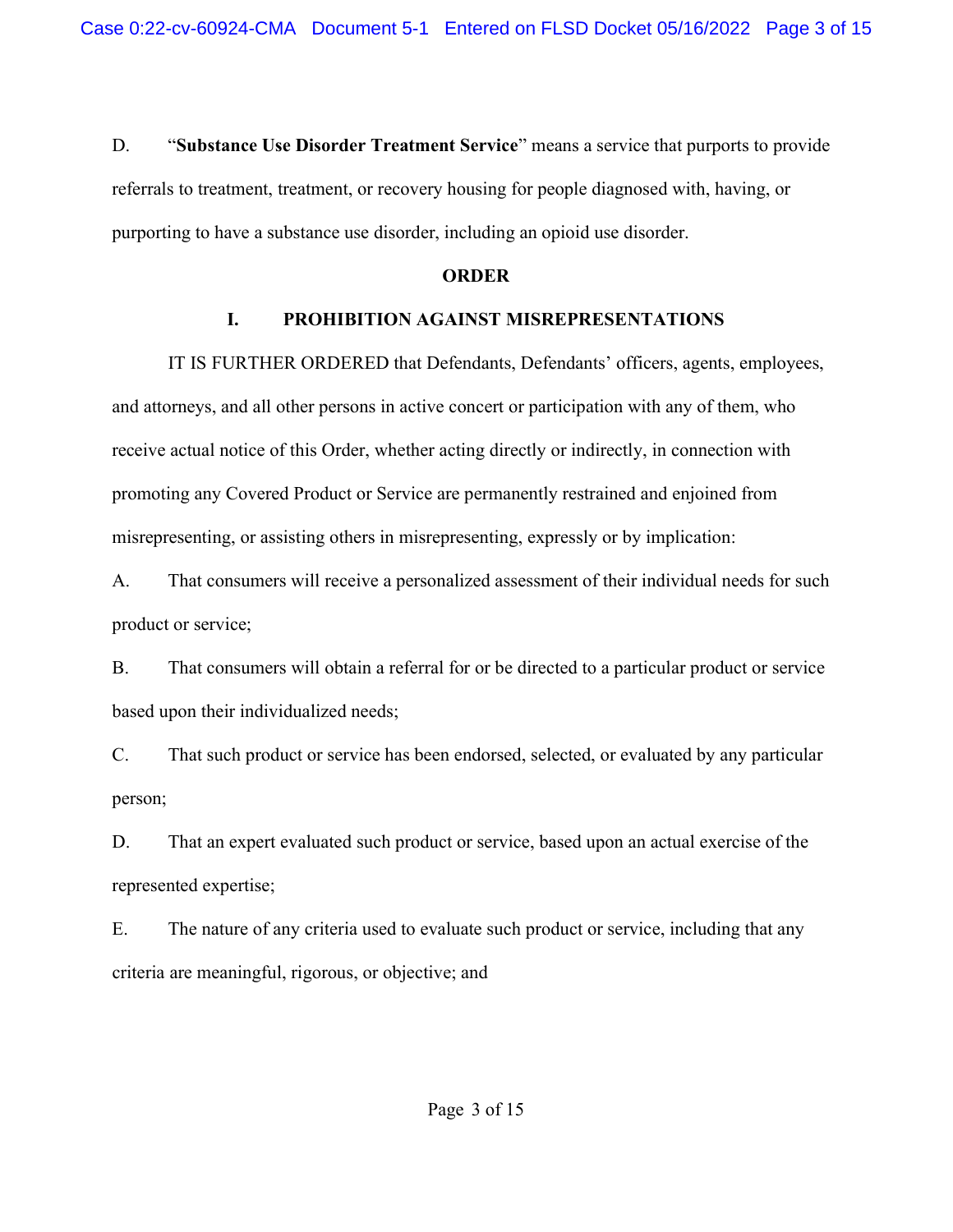F. total costs; any material restrictions, limitations, or conditions; or any material aspect of its performance, efficacy, nature, or central characteristics. Any other fact material to consumers concerning such product or service, such as: the

### II. **MONETARY JUDGMENT FOR CIVIL PENALTY**

### IT IS FURTHER ORDERED that:

 A. Judgment in the amount of \$3,800,000 is entered in favor of the Commission against Individual Defendant and Corporate Defendant, jointly and severally, as a civil penalty.

**B.** The judgment is suspended subject to the Subsections below.

 $C_{\cdot}$  upon the truthfulness, accuracy, and completeness of Defendants' sworn financial statements and related documents (collectively, "financial representations") submitted to the Commission, namely: The Commission's agreement to the suspension of the judgment is expressly premised

1. 2020, including the attachments; 1. The Financial Statement of Individual Defendant Steven Doumar signed on June 10,

 $2.$  President, on June 10, 2020, including the attachments; The Financial Statement of Corporate Defendant R360 LLC signed by Steven Doumar,

 $\overline{3}$ . counsel to Commission counsel on: April 21, 2020 (email from Jacqlyn Rovine to Christine DeLorme and Karen Mandel attaching personal and corporate bank account statements, and corporate balance sheets and profit and loss statements); May 6, 2020 (email from Jacqlyn Rovine to Christine DeLorme and Karen Mandel attaching promissory notes and individual and corporate tax returns); May 28, 2020 (two emails from Jacqlyn Rovine to Christine DeLorme The additional documentation and information submitted by email from Defendants'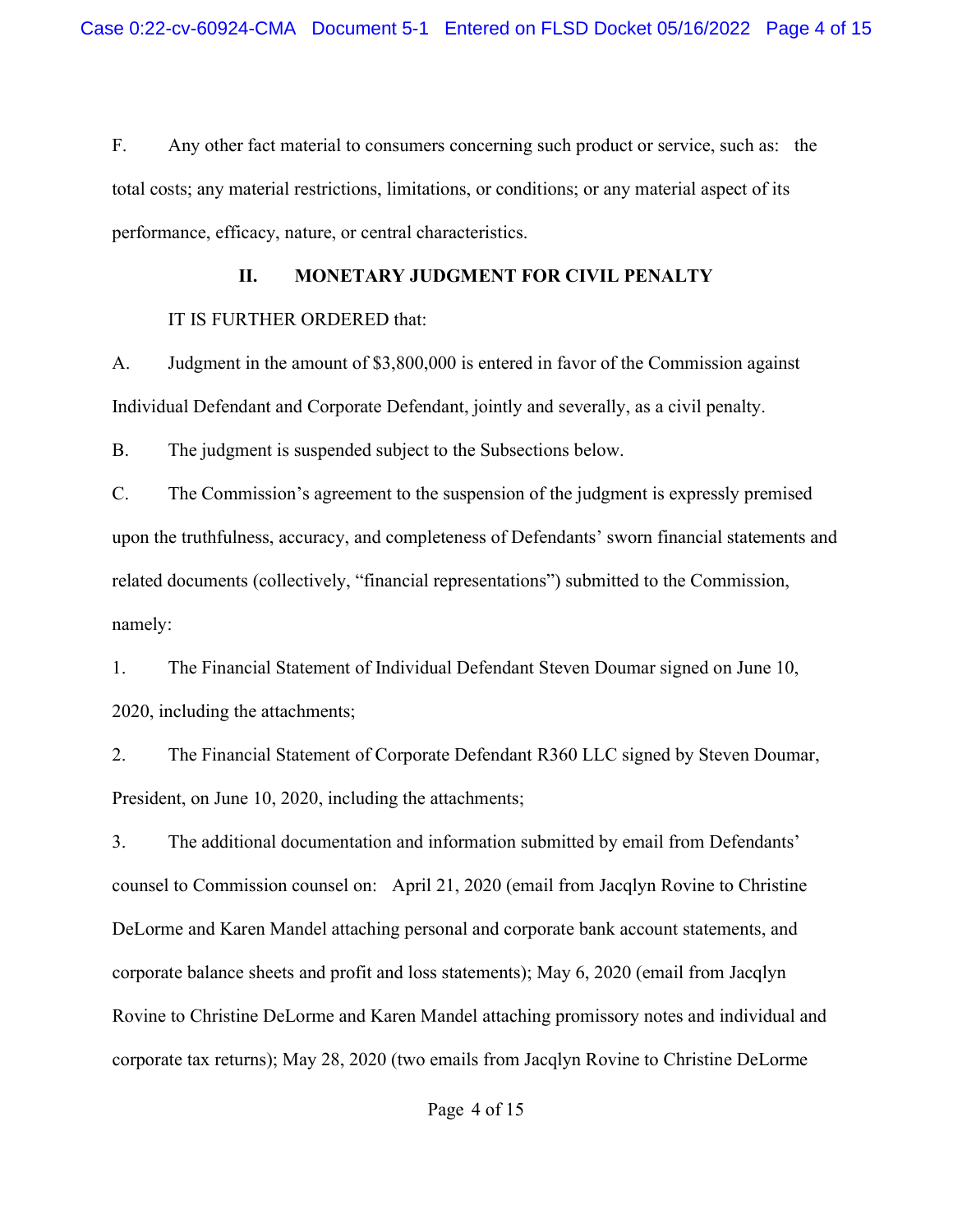and Karen Mandel: the first attaching individual and corporate financial statements, personal bank account statements, and financial statements for other corporate entities; and the second attaching promissory notes and documents relating to a civil court proceeding); June 10, 2020 (two emails from Jacqlyn Rovine to Christine DeLorme and Karen Mandel: the first attaching a contractor agreement, individual and corporate financial statements, a billing statement, promissory notes and related information, and personal bank account statements; and the second attaching individual and corporate financial statements); June 11, 2020 (email from Jacqlyn Rovine to Christine DeLorme and Karen Mandel attaching personal bank account statements); and September 2, 2020 (email from Randal M. Shaheen to Christine DeLorme and Karen Mandel).

D. Commission, the Court finds that Defendant failed to disclose any material asset, materially misstated the value of any asset, or made any other material misstatement or omission in the financial representations identified above. The suspension of the judgment will be lifted as to any Defendant if, upon motion by the

E. that Defendant in the amount specified in Subsection A above (which the parties stipulate only for purposes of this Section represents the amount of the civil penalty for the violations alleged in the Complaint), less any payment previously made pursuant to this Section, plus interest computed from the date of entry of this Order. If the suspension of the judgment is lifted, the judgment becomes immediately due as to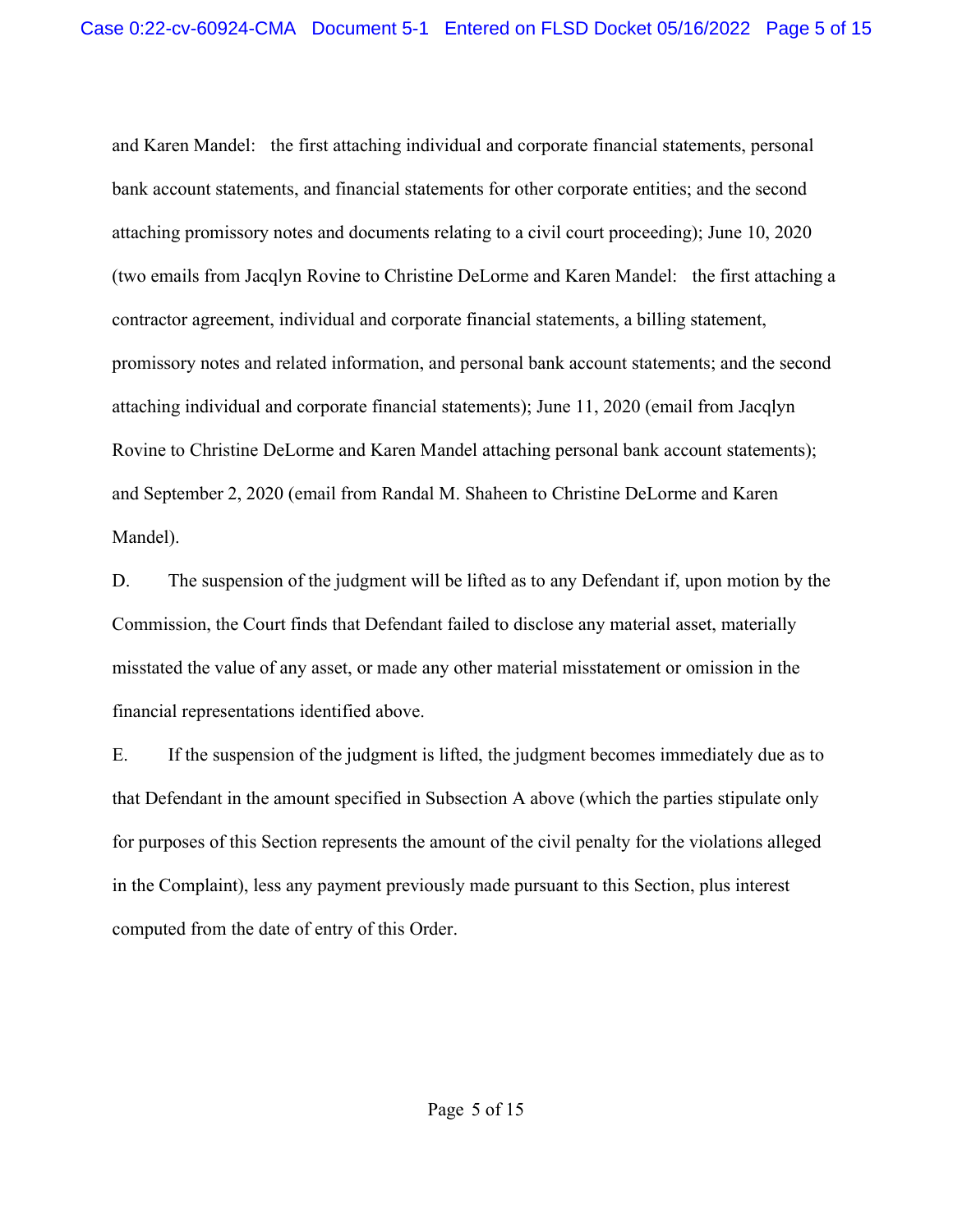### Ш. ADDITIONAL MONETARY PROVISIONS

### IT IS FURTHER ORDERED that:

 A. Defendants relinquish dominion and all legal and equitable right, title, and interest in all assets transferred pursuant to this Order and may not seek the return of any assets.

 $B<sub>r</sub>$  subsequent civil litigation by or on behalf of the Commission, including in a proceeding to enforce its rights to any payment or monetary judgment pursuant to this Order. The facts alleged in the Complaint will be taken as true, without further proof, in any

 C. Defendants agree that the judgment represents a civil penalty owed to the government of the United States and is not compensation for actual pecuniary loss and, therefore, as to the Individual Defendant, it is not subject to discharge under the Bankruptcy Code pursuant to 11 U.S.C. § 523(a)(7).

 D. Defendants acknowledge that their Taxpayer Identification Numbers (Social Security Numbers or Employer Identification Numbers), which Defendants must submit to the Commission, may be used for collecting and reporting on any delinquent amount arising out of this Order, in accordance with 31 U.S.C. §7701.

#### IV. **COOPERATION**

 IT IS FURTHER ORDERED that Individual Defendant and Corporate Defendant must fully cooperate with representatives of the Commission in this case and in any investigation related to or associated with the transactions or the occurrences that are the subject of the Complaint. Such Defendants must provide truthful and complete information, evidence, and testimony. Individual Defendant must appear and Corporate Defendant must cause its officers, employees, representatives, or agents to appear for interviews, discovery, hearings, trials, and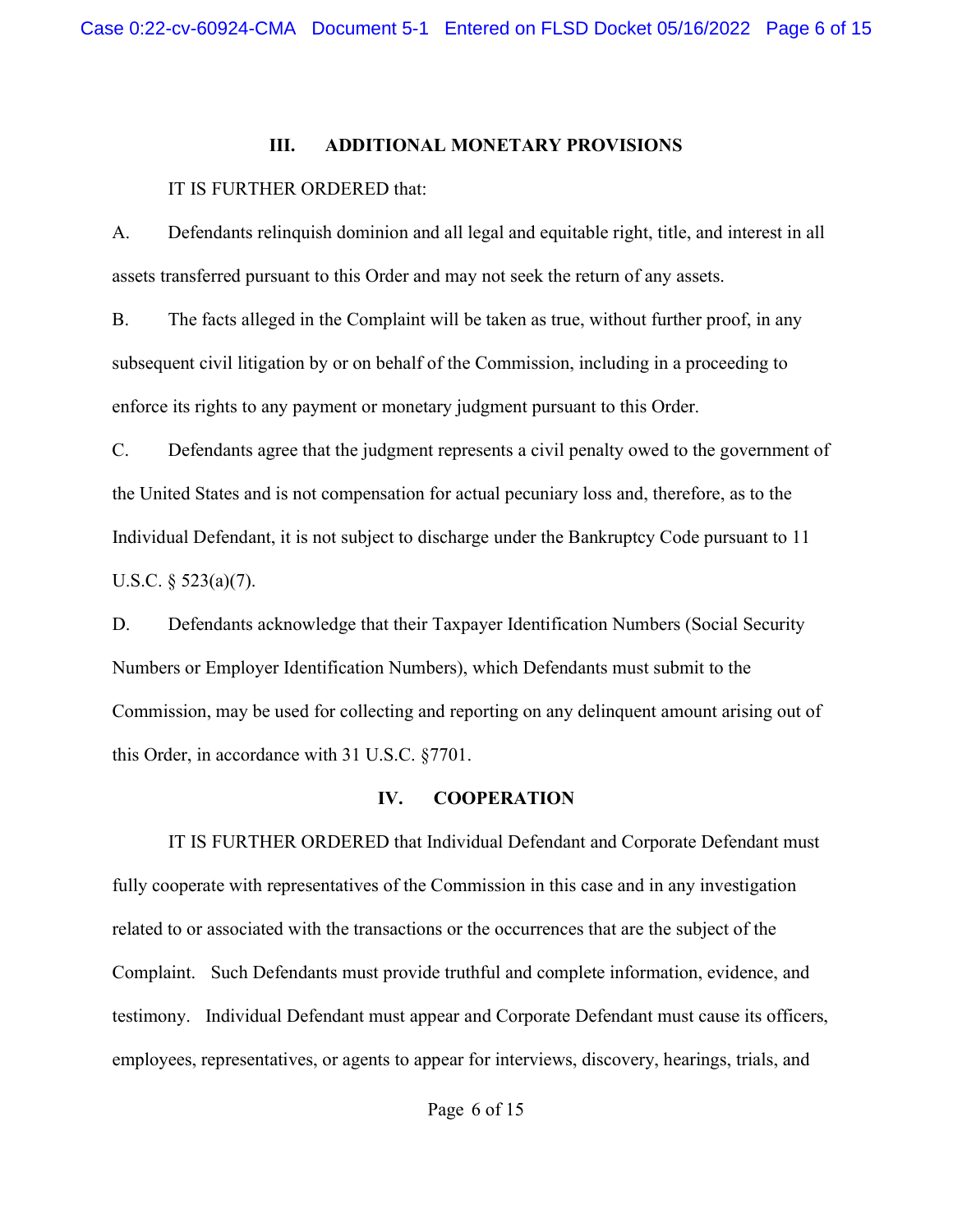any other proceedings that a Commission representative may reasonably request upon 5 days written notice, or other reasonable notice, at such places and times as a Commission representative may designate, without the service of a subpoena.

### V. ORDER ACKNOWLEDGMENTS

 IT IS FURTHER ORDERED that Defendants obtain acknowledgments of receipt of this Order:

 $A<sub>1</sub>$  acknowledgment of receipt of this Order sworn under penalty of perjury. Each Defendant, within 7 days of entry of this Order, must submit to the Commission an

**B.**  Defendant, individually or collectively with any other Defendant, is the majority owner or controls directly or indirectly, and Corporate Defendant, must deliver a copy of this Order to: (1) all principals, officers, directors, and LLC managers and members; (2) all employees having managerial responsibilities for conduct related to the subject matter of the Order and all agents and representatives who participate in conduct related to the subject matter of the Order; and (3) any business entity resulting from any change in structure as set forth in the Section titled Compliance Reporting. Delivery must occur within 7 days of entry of this Order for current personnel. For all others, delivery must occur before they assume their responsibilities. For 10 years after entry of this Order, Individual Defendant for any business that such

 $C_{\cdot}$  Defendant must obtain, within 30 days, a signed and dated acknowledgment of receipt of this From each individual or entity to which a Defendant delivered a copy of this Order, that Order.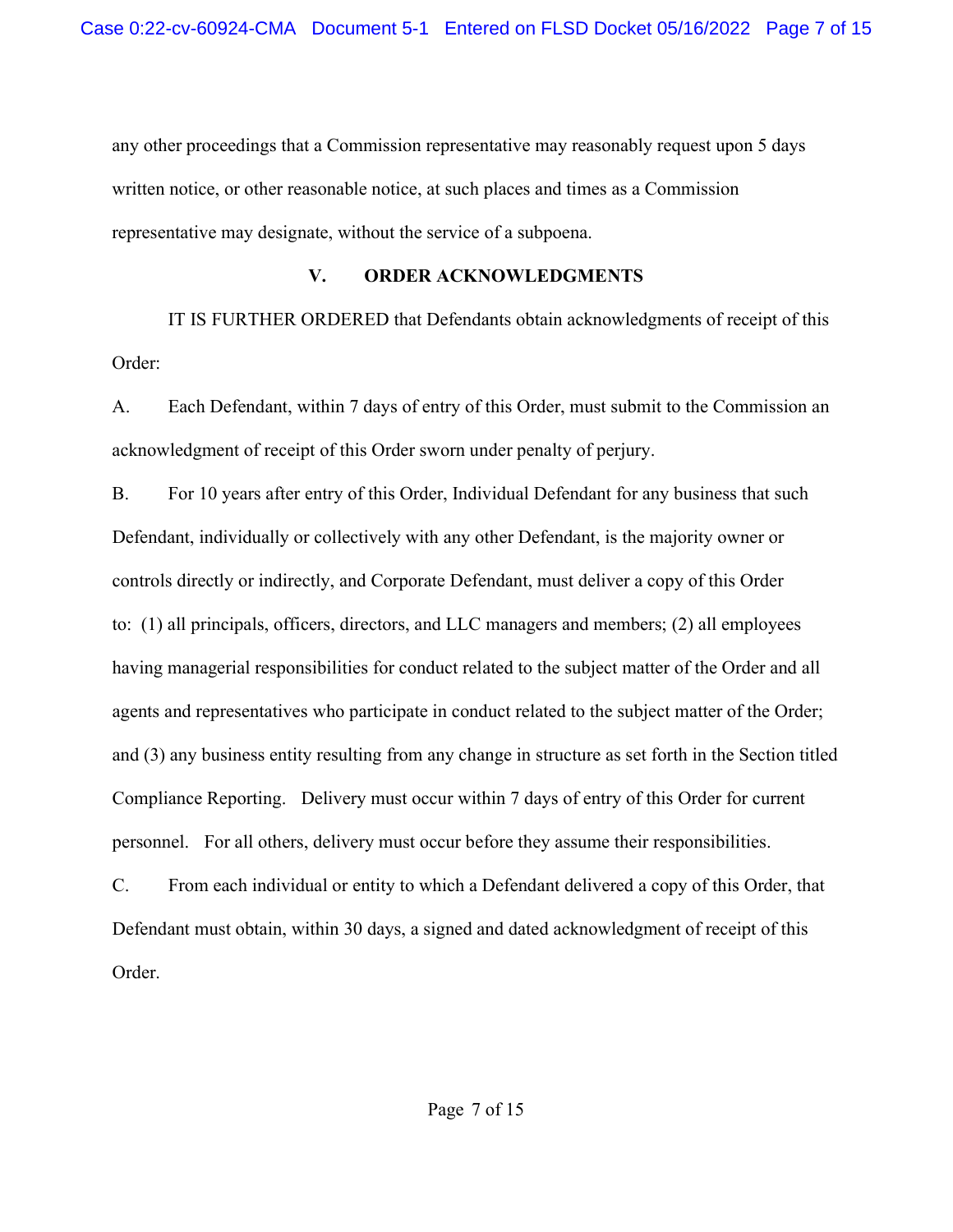### VI. **COMPLIANCE REPORTING**

 IT IS FURTHER ORDERED that Defendants make timely submissions to the Commission:

 $A<sub>1</sub>$  sworn under penalty of perjury: Ninety days after entry of this Order, each Defendant must submit a compliance report,

 $1<sup>1</sup>$  telephone number, as designated points of contact, which representatives of the Commission may use to communicate with Defendant; (b) identify all of that Defendant's businesses by all of their names, telephone numbers, and physical, postal, email, and Internet addresses; (c) describe the activities of each business, including the goods and services offered, the means of advertising, marketing, and sales, and the involvement of any other Defendant (which Individual Defendant must describe if he knows or should know due to his own involvement); (d) describe in detail whether and how that Defendant is in compliance with each Section of this Order; and (e) provide a copy of each acknowledgement obtained pursuant to the Section of this Order titled Order Acknowledgments, unless previously submitted to the Commission. Each Defendant must: (a) identify the primary physical, postal, and email address and

 2. Additionally, Individual Defendant must: (a) identify all telephone numbers and all physical, postal, email and Internet addresses, including all residences; (b) identify all business activities, including any business for which Individual Defendant performs services whether as an employee or otherwise and any entity in which Individual Defendant has any ownership interest; and (c) describe in detail Individual Defendant's involvement in each such business, including title, role, responsibilities, participation, authority, control, and any ownership.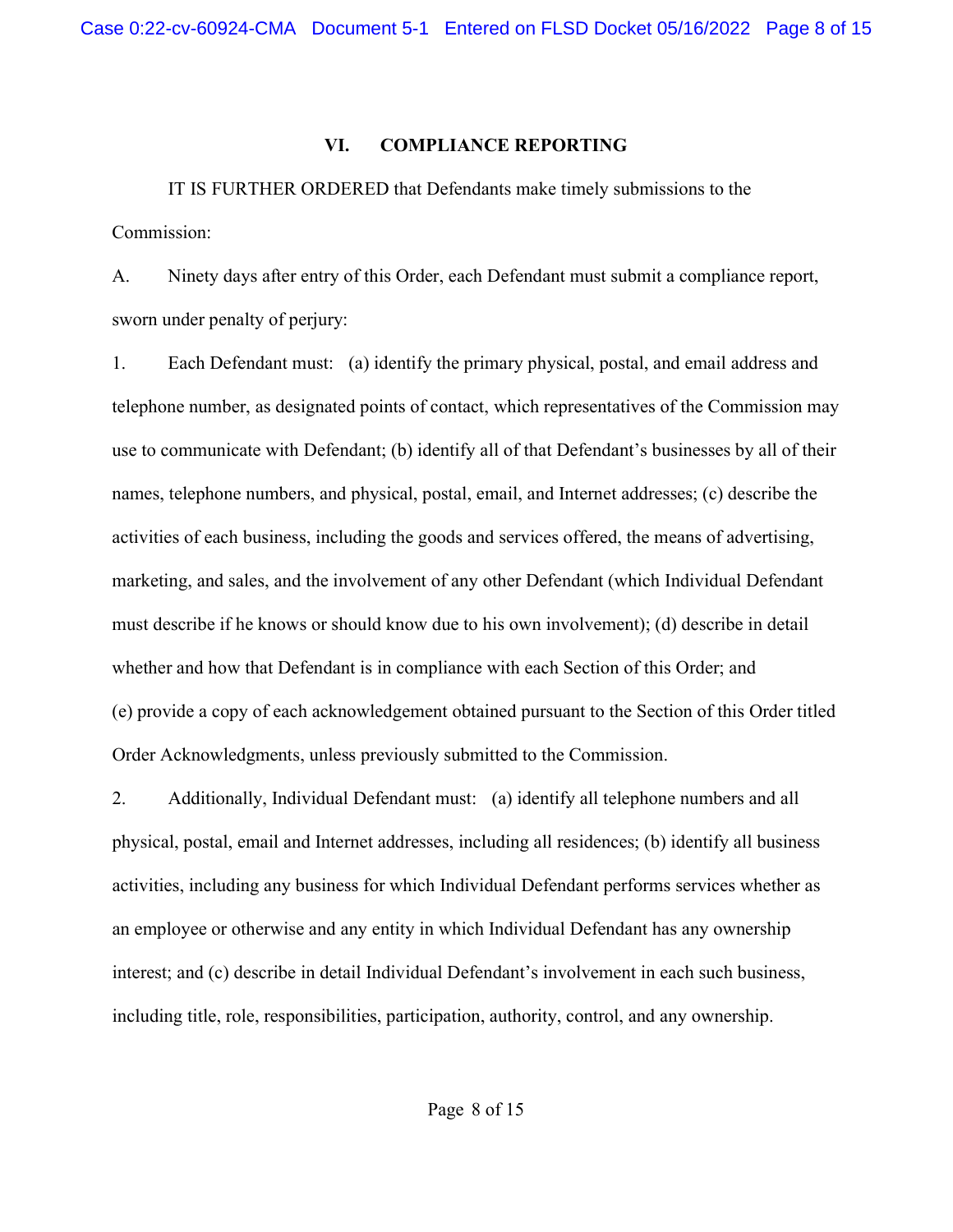**B.**  sworn under penalty of perjury, within 14 days of any change in the following: For 10 years after entry of this Order, each Defendant must submit a compliance notice,

1. the structure of any Corporate Defendant or any entity that Defendant has any ownership interest in or controls directly or indirectly that may affect compliance obligations arising under this Order, including: creation, merger, sale, or dissolution of the entity or any subsidiary, parent, or affiliate that engages in any acts or practices subject to this Order. Each Defendant must report any change in: (a) any designated point of contact; or  $(b)$ 

 2. Additionally, Individual Defendant must report any change in: (a) name, including aliases or fictitious name, or residence address; or (b) title or role in any business activity, including any business for which Individual Defendant performs services whether as an employee or otherwise and any entity in which Individual Defendant has any ownership interest, and identify the name, physical address, and any Internet address of the business or entity.

 $C.$  petition, insolvency proceeding, or similar proceeding by or against such Defendant within 14 days of its filing. Each Defendant must submit to the Commission notice of the filing of any bankruptcy

D. perjury must be true and accurate and comply with 28 U.S.C. § 1746, such as by concluding: "I declare under penalty of perjury under the laws of the United States of America that the foregoing is true and correct. Executed on: "and supplying the date, signatory's full name, title (if applicable), and signature. Any submission to the Commission required by this Order to be sworn under penalty of

E. the Commission pursuant to this Order must be emailed to [DEbrief@ftc.gov](mailto:DEbrief@ftc.gov) or sent by overnight Unless otherwise directed by a Commission representative in writing, all submissions to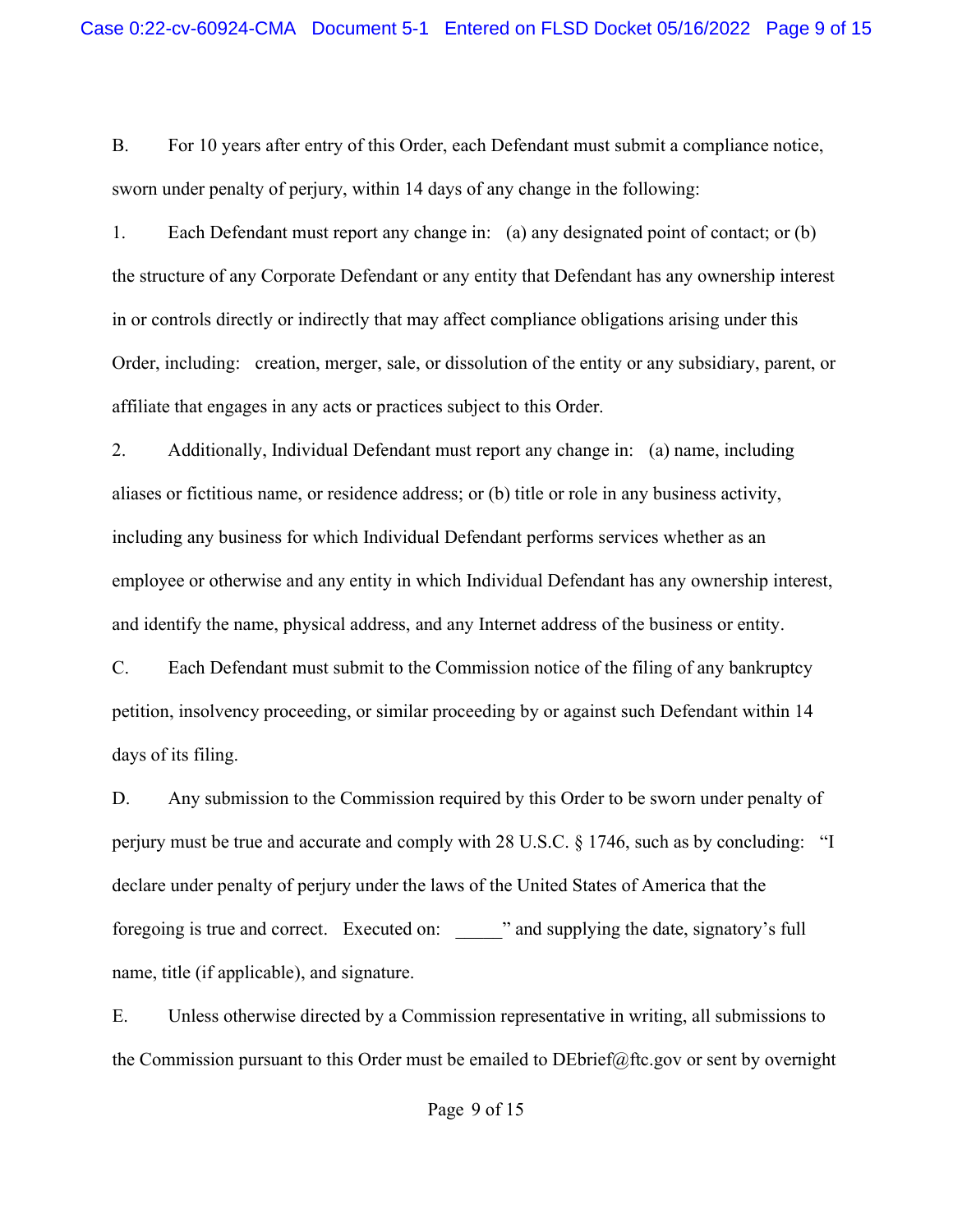courier (not the U.S. Postal Service) to: Associate Director for Enforcement, Bureau of Consumer Protection, Federal Trade Commission, 600 Pennsylvania Avenue NW, Washington, DC 20580. The subject line must begin:  $FTC v. R360 LLC$ , No.

### VII. **RECORDKEEPING**

 IT IS FURTHER ORDERED that Defendants must create certain records for 10 years after entry of the Order, and retain each such record for 5 years. Specifically, Corporate Defendant and Individual Defendant, for any business that such Defendant, individually or collectively with any other Defendants, is a majority owner or controls directly or indirectly, must create and retain the following records:

A. Accounting records showing the revenues from all goods or services sold;

 B. Personnel records showing, for each person providing services, whether as an employee or otherwise, that person's: name; addresses; telephone numbers; job title or position; dates of service; and (if applicable) the reason for termination;

 C. Records of all consumer complaints and refund requests, whether received directly or indirectly, such as through a third party, and any response;

D. including all submissions to the Commission; and All records necessary to demonstrate full compliance with each provision of this Order,

E. A copy of each unique advertisement or other marketing material.

# VIII. COMPLIANCE MONITORING

 IT IS FURTHER ORDERED that, for the purpose of monitoring Defendants' compliance with this Order, including the financial representations upon which the judgment was suspended: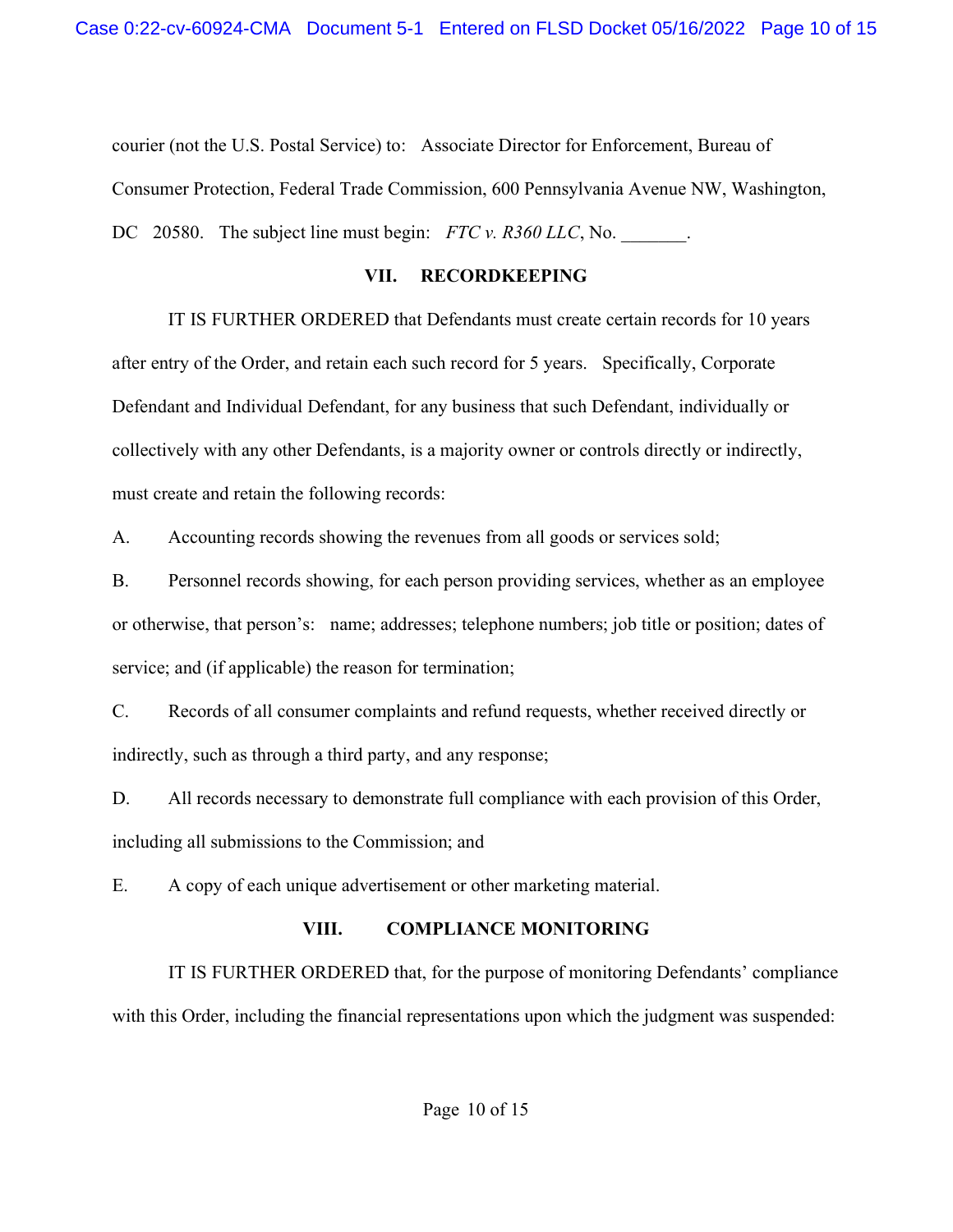$A<sub>1</sub>$  each Defendant must: submit additional compliance reports or other requested information, which must be sworn under penalty of perjury; appear for depositions; and produce documents for inspection and copying. The Commission is also authorized to obtain discovery, without further leave of court, using any of the procedures prescribed by Federal Rules of Civil Procedure 29, 30 (including telephonic depositions), 31, 33, 34, 36, 45, and 69. Within 14 days of receipt of a written request from a representative of the Commission,

**B.**  with each Defendant. Defendants must permit representatives of the Commission to interview any employee or other person affiliated with any Defendant who has agreed to such an interview. The person interviewed may have counsel present. For matters concerning this Order, the Commission is authorized to communicate directly

 $C_{\cdot}$  representatives, as consumers, suppliers, or other individuals or entities, to Defendants or any individual or entity affiliated with Defendants, without the necessity of identification or prior notice. Nothing in this Order limits the Commission's lawful use of compulsory process, pursuant to Sections 9 and 20 of the FTC Act, 15 U.S.C. §§ 49, 57b-1. The Commission may use all other lawful means, including posing, through its

D. agency must furnish consumer reports concerning Individual Defendant, pursuant to Section 604(1) of the Fair Credit Reporting Act, 15 U.S.C. §1681b(a)(1). Upon written request from a representative of the Commission, any consumer reporting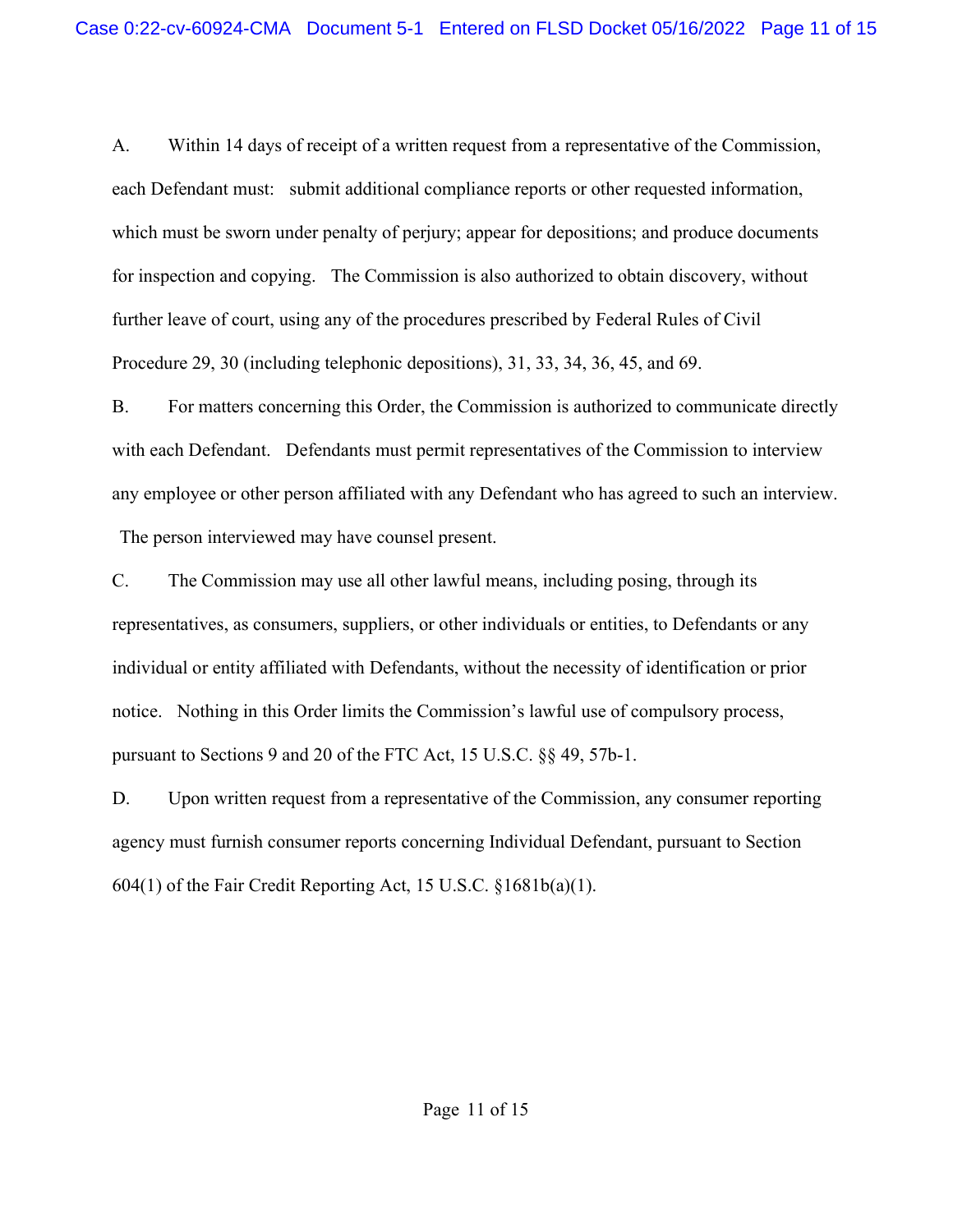# IX. RETENTION OF JURISDICTION

IT IS FURTHER ORDERED that this Court retains jurisdiction of this matter for

purposes of construction, modification, and enforcement of this Order.

 $SO$  ORDERED this  $\qquad \qquad$  day of  $\qquad \qquad$ , 202 .

UNITED STATES DISTRICT JUDGE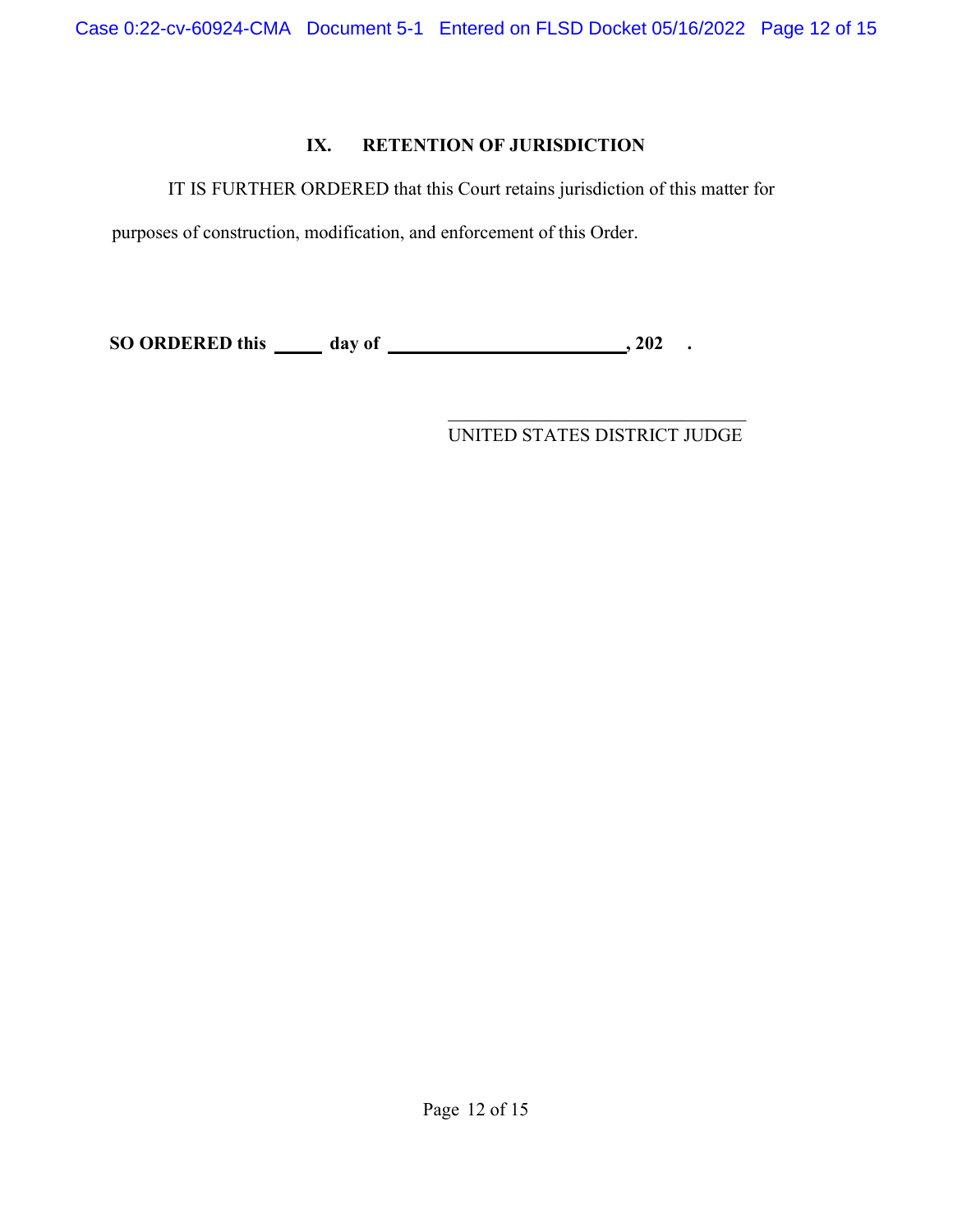[This page intentionally left blank]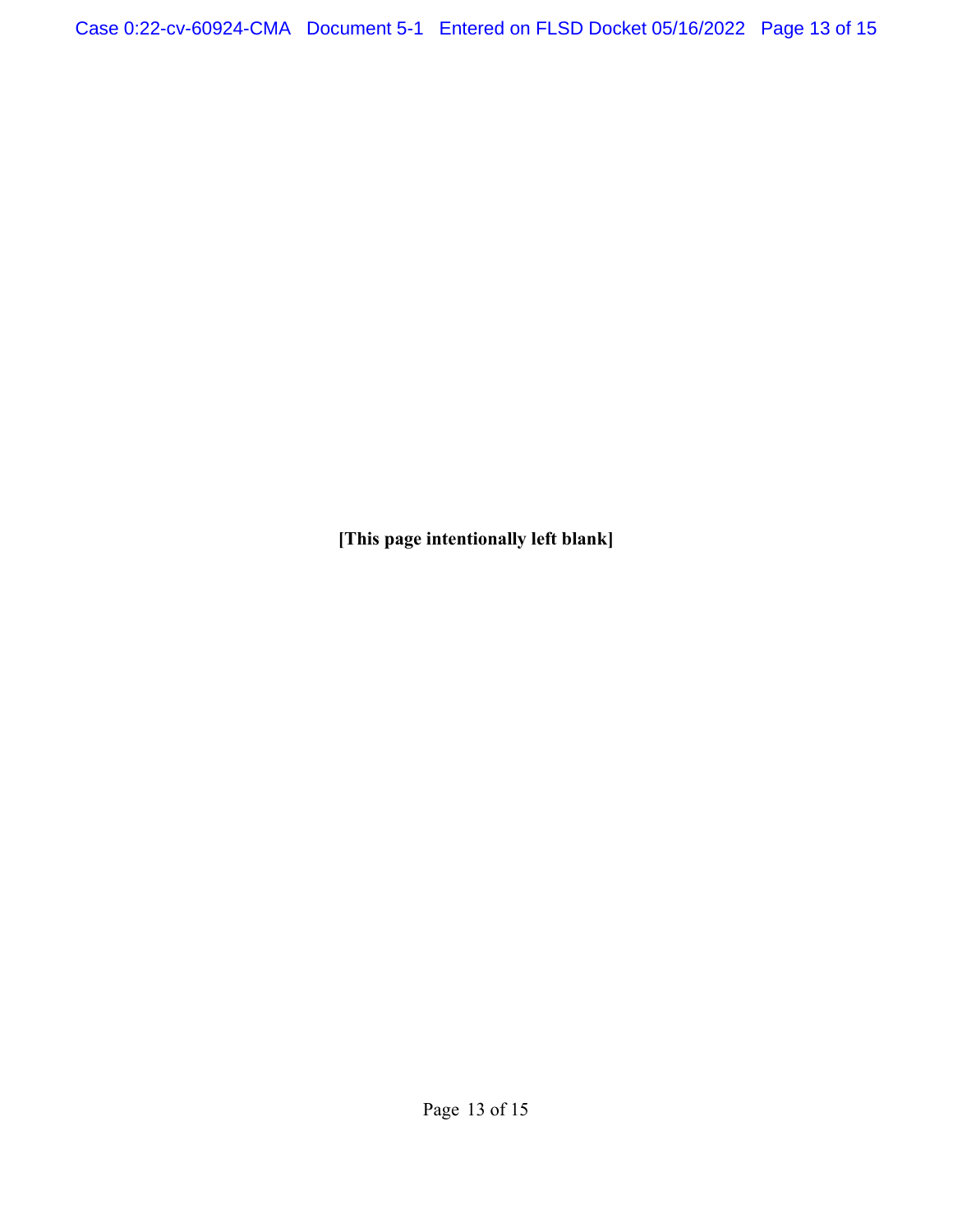Case 0:22-cv-60924-CMA Document 5-1 Entered on FLSD Docket 05/16/2022 Page 14 of 15

# SO STIPULATED AND AGREED:

# FEDERAL TRADE COMMISSION:

/s/Karen Mandel CHRISTINE L. DELORME (Special Bar ID A5502888) KAREN MANDEL (Special Bar ID A5501752) Attorneys, Division of Advertising Practices Federal Trade Commission 600 Pennsylvania Ave. NW Washington, DC 20580 Tel: 202-326-2095, -2491 Fax: 202-326-3259 [cdelorme@ftc.gov](mailto:cdelorme@ftc.gov) [kmandel@ftc.gov](mailto:kmandel@ftc.gov)

Date: May 16, 2022